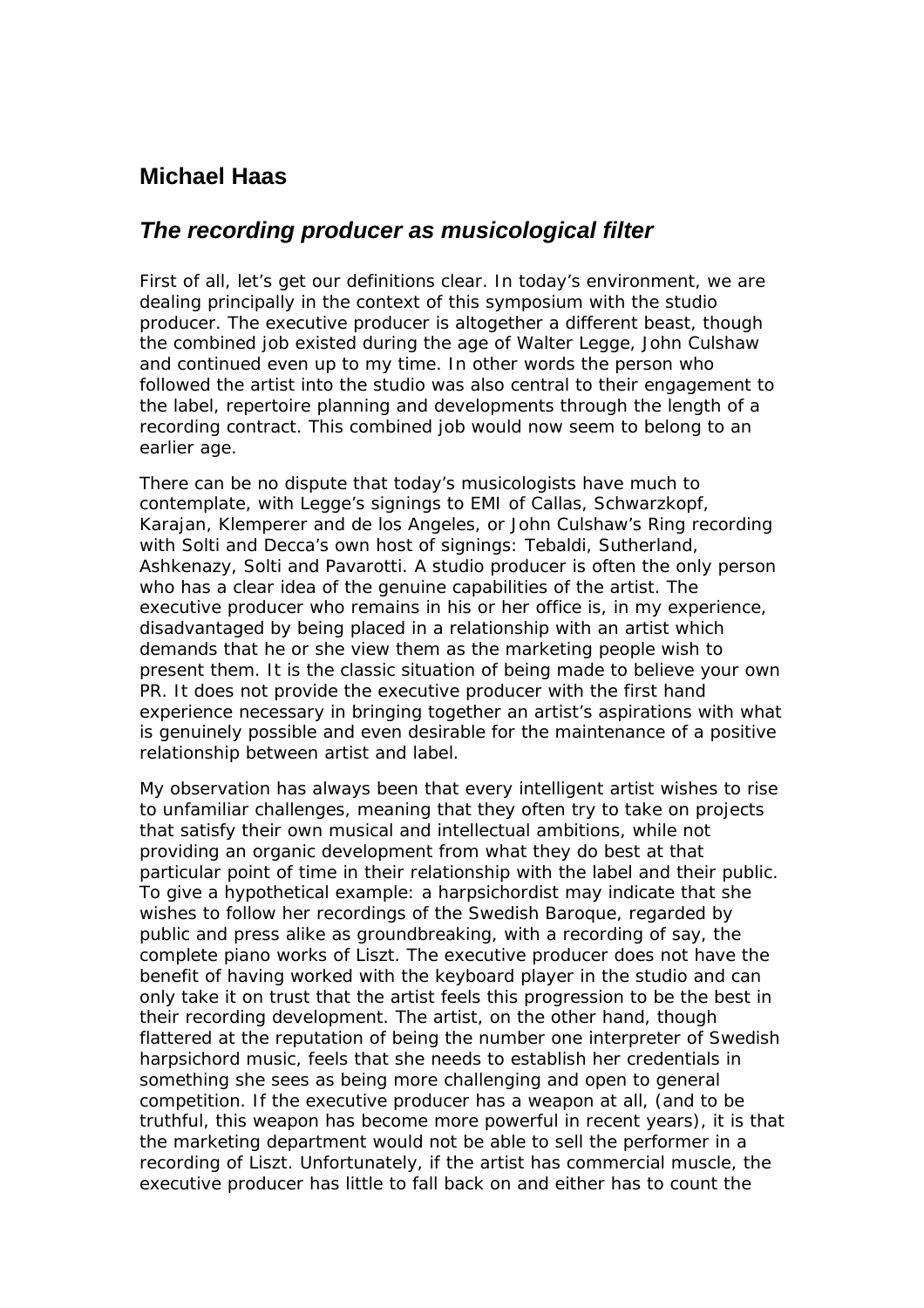departure as a necessary evil in order to get more of what the artist does best at a later date, or lose credibility as they try to keep it from happening at all, usually on the orders of someone so high up that they have no contact with the people or issues involved. Today's executive producer is in the thankless position of having all of the corporate responsibility while lacking the musical authority which would come with studio work.

Let's take a real life example. I remember a phone call from a producer at Deutsche Grammophon wondering how to deal with John Elliot Gardener's desire to record Kurt Weill. As we know, the recording of 7 Deadly Sins took place. But rhetorically, I wonder if it wasn't because of too many such excursions that when it came to the proposal to record the complete Bach Cantatas, obviously repertoire that is more identified with Gardener, the label dropped him. DGG has almost always worked on the basis of executive and studio producers being two different people. At Decca and Sony, I carried out the function of executive and studio producer with artists as diverse as Matthias Goerne, Andras Schiff and Ute Lemper while carrying forward the repertoire planning for a number of other more established artists such as Solti and Abbado with whom I also continued to work in the studio.

## **Ultimately, the** *wedding* **of repertoire** *to* **artist is the** *primary* **function of the executive producer and in my opinion, this can not easily be divorced from work in the studio.**

Another type of project with musicological implications would be Decca's recording series of music banned by the Third Reich called 'Entartete Musik'. This was a repertoire driven project that I initiated and though it provided performers like Jane Eaglen, Rene Pape and Matthias Goerne with their first visits to a recording studio, musicologists will be more interested in the reception of this repertoire throughout the 80s and 90s. This was the first time that a major label had recorded large works banned by the Third Reich to be marketed as 'degenerate'. I recall how the decision was controversial and how we were attacked, viciously in many cases by the German press. The reasons were on the face of things quite justifiable: How dare we use a Nazi word such as *entartet* as a marketing tool. Examining the reception of this repertoire it is important to understand that underneath the attacks was the belief that Germany did not need another Holocaust story. The Germans had hoped that the worst excesses of the Third Reich had been brought to light and for most; the field was already over-discussed and over-excavated. This series seemed to many German critics as being a made-up-story. Certainly, most would have wished this to have been the case.

However, the element of interest for future historians will no doubt be the fact that musicians and musicologists in the early 90s cringed at the view that Nazis had banned works, in their opinion, as toe-curlingly kitch as Korngold's *Das Wunder der Heliane* or as whimsically light-weight as Krenek's *Jonny Spielt Auf*. This was not helping the cultural de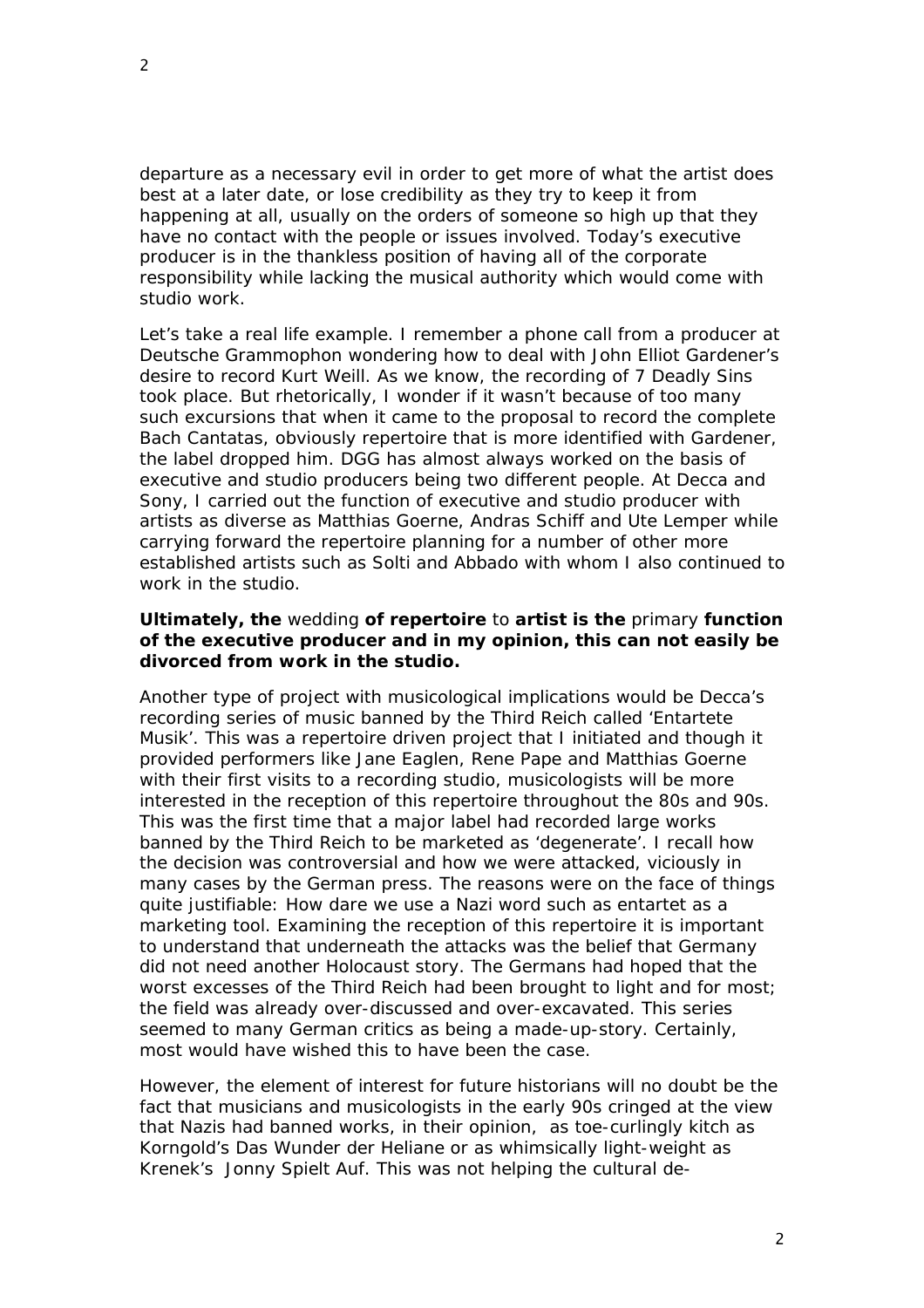nazification process in Germany which until then had held to the strict recommendations of Theodor Adorno:

music should not be allowed to seduce a manipulative and intellectually light weight bourgeois public into further childlike stupidity. Rather, music should challenge them and facilitate their own objective aesthetic decisions, decisions which were separated from such small minded adornments as 'emotions' or 'expression'.

Clearly the operas by Korngold and Krenek were not helping this cause and more than a few had even suggested that their banning was the only culturally positive action the Nazis took. One scholar I work with even went so far recently as to compare Nazi and Adorno comments on the composer Franz Schreker. He found that they essentially differed by only by a single synonym.

I mention this because Decca's series both preceded and ran parallel with other efforts trying to bring objectivity to assessing exactly what had been lost in those horrible years. All of the efforts taken together, and certainly with The Decca Record Company spending the most money and presenting the highest profile, did result in a change of programming and thinking that we are beginning to experience today. I feel certain that recent performances of Schreker and Korngold, at the Salzburg Festival and Braunfels in opera houses in Vienna and Germany would simply not have been possible without the recording series which effectively created a new genre. In this new genre, one circumnavigates the many aesthetic questions of style, content and taste. It is possible to present works by Schönberg together with Paul Abraham's *Flower of Hawaii.* For better or worse, the music, whether high or low brow is referred to by all as "Entartet" in German circles or in English, as music 'banned by the Nazis'.

Of course, the development of any unfamiliar area of repertoire will be due somewhere to an executive producer who took the initiative either by him or herself or together with artists and followed up with the necessary research before going into a studio. It is worth remembering that the executive and studio producer Peter Wadland was a founder of the Academy of Ancient Music *together* with Christopher Hogwood. The profile of Hogwood, this ensemble and their combined role with the label, *L'Oiseau-Lyre* together with other Wadland signings, such as Emma Kirkby and Anthony Rooley , Philip Pickett and Catherine Bott, has left us with an early music movement in the UK that today can be studied for both its contributions to repertoire excavation, performance practice AND, public reception.

However, let's take on the ethics and morality of the studio producer and hopefully shed light on countless dilemmas which confront the day-to-day existence of those with their fingers on the faders.

One overriding irrefutable certainty must inevitably influence the way we operate in the studio. It is the objective of presenting a work of music \**performed*\* as flawlessly as possible by the recording artists. This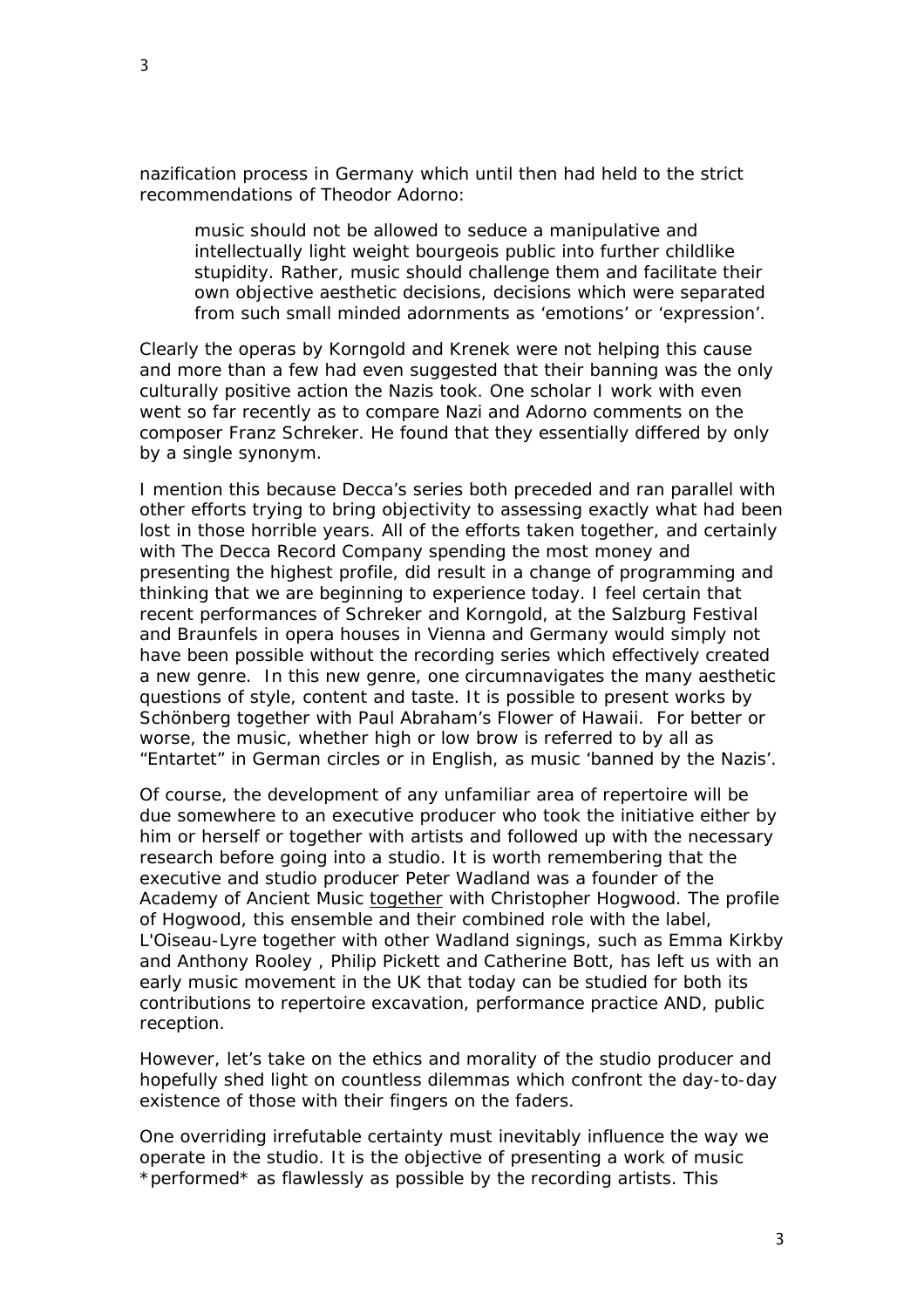4

certainty thus begs further questions and observations: What does 'flawless' mean? What is the interpretive licence of the performer? Are the technical limitations of a musician, justifiable reasons for restricting his or her view of a work? To what extent is the end-result of the studio different from the end-result of a concert performance?

Certain moral absolutes have been accepted over time: one for example, does not cut out all of the breaths of a singer. This would be misrepresentative regardless of the undeniable musical benefits of recording long phrases without breathing breaks. In my experience, no singer, even the most deranged prima-donna, has ever asked me to remove all signs of having to breathe. On the other hand, the balance between instrumentalist and orchestra in any given concerto recording has nothing in common with what one hears in a concert hall. (And most especially not, if dealing with original instruments!) And I have never heard a soloist or conductor comment that it should be otherwise. Nobody seems to mind or dispute the obvious misrepresentation.

Why is it acceptable to yank up the presence of soloists in concertos, or indeed singers in opera, but not acceptable to remove breaths? If pitch shift is now standard practice in a modern studio recording, why would it be considered immoral to use it in historic recordings? \*\*\*\* Let's have a quick look at the musicological implications of re-mastering historic recordings. Those of you involved with audio-restoration are capable of time travel and can influence events of the past: In my own experience for example, the one wrong horn entrance that ruined the world premiere of Mahler's 10<sup>th</sup> symphony, resulting in the recording not being allowed for broadcast, by Alma Mahler in the 60s, is today easily fixed. Going further back in time, the movie star gorgeous diva, Maria Schreker singing a scene from her husband Franz Schreker's opera *Der Ferne Klang*, indeed conducted on the recording by him in the mid-20s, is pitch shifted in the opening. This keeps us from being jarred by her flat entrance and creates the magic that surely all must have been felt in the theatre at the time when she was identified as his greatest interpreter. If it's fair to remove the warts from contemporary performances, why isn't it fair to do so, on historic ones?

The modern studio producer as opposed to those in audio-restoration is essentially a musical portrait painter, and as in the renaissance, few patrons are willing to have warts painted in, unless there is a very good reason for doing so. (Andras Schiff's comment on leaving a wrong inversion of an arpeggio in his recording of the Trout Quintet: "It will make Zotan Kocsis's day when he hears it!")

And what about the following dilemma? (Play Gál second symphony) Here, there was no recording available of this work at all. I needed it as a crucial part of an audio guide in an exhibition I was mounting on the composer Hans Gál. What we just heard was totally reconstructed on a computer.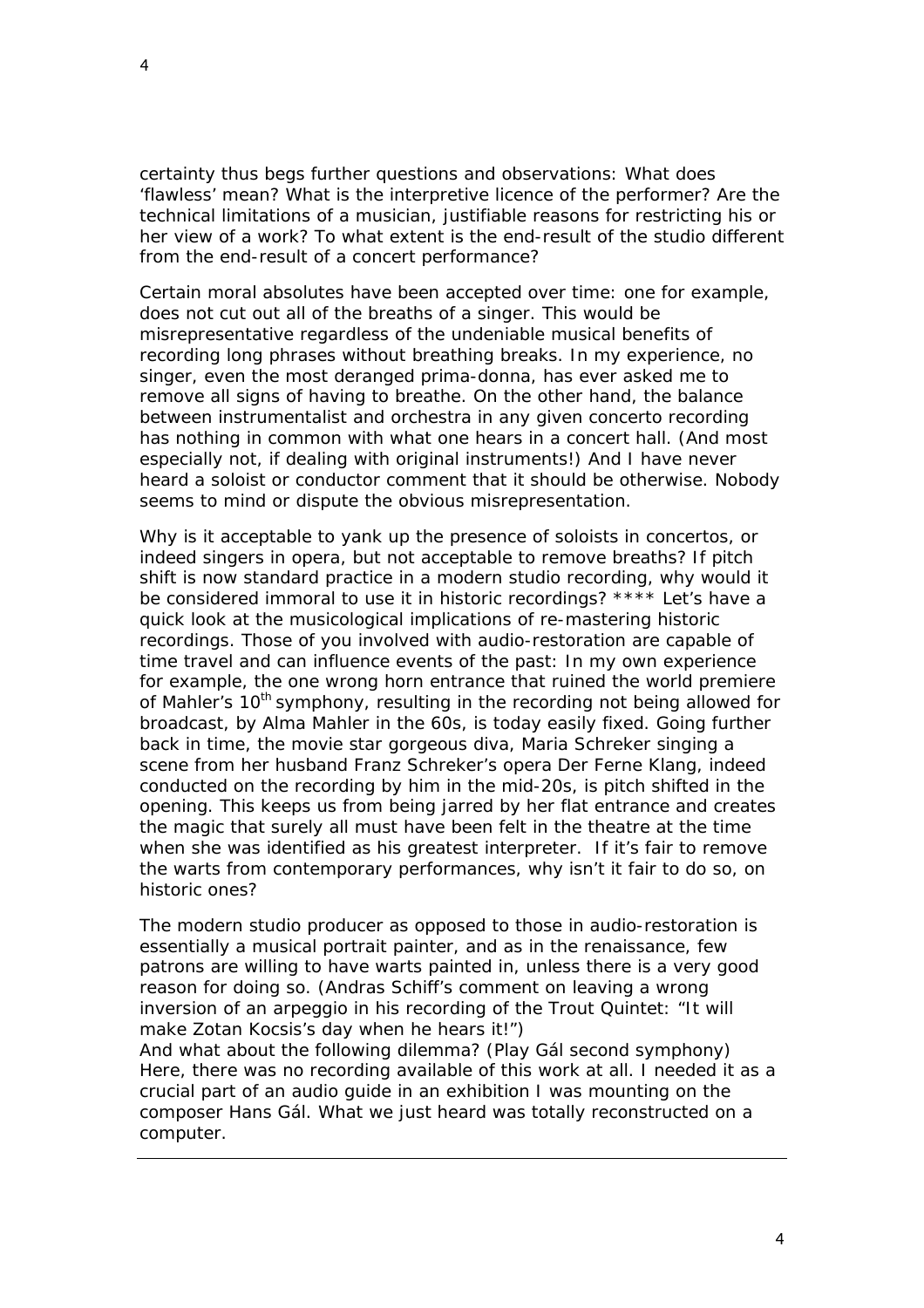But let's leave these questions and get down to basics: we record music \*and\* by necessity, we *also* record performances. This is already the first dilemma. We cannot escape from the fact that we record: Performancesof-music. In a concert, we hear interpretation and work, performer and the performed in a satisfactory *gesamtwerk*. (Or at least, this is the expectation) This is the perception which makes us, as a listening public see artists not as transmitters of someone else's creativity, much as we would see a television set for example, but as the incarnation, or bearer of the creative spirit itself. This is the nature of interpretive art.

The recording practice has changed this however by driving a wedge between the Siamese twins of the performer and the performed. With this wedge in place, we create a new hierarchy:

The Performer serves the composer and the producer serves the performer. Or rather, to be more precise: The performer serves the composer and the producer serves the performer's *service* to the composer. This means that the Siamese twins have in the studio become Siamese triplets, with the producer being joined at the hips with both performer and the performed.

What are the perimeters of this symbiotic relationship and at which point has the public stopped, (albeit unwittingly) listening to the performer and started listening to the producer's work?

Before this can be answered, let's look at the most basic element of music itself: its ability to relate a *narrative*. In western music, thanks to our diatonic system which we in this part of the globe have grown up with, we have generally all of the necessary information to understand when we are in the beginning, the middle or the end of a work. In a more complex, less immediately lucid contemporary piece, we can still start off with a time code of zero and end up further down the line. That music has its own narrative continuum is quite simply beyond dispute. The similarities of music to a form of spoken language abound. So it is a not unnatural phenomenon to add a spoken narrative to the musical one we already have. Songs, musical theatre such as opera, Lied, chanson, liturgical chant, or art-song impose another spoken narrative on-top of the musical one we already have in progress. This can be quite tricky since both narratives need different amounts of time to express their intentions. It's like trying to act under water. Or, consider the simultaneous translator from German into English who has to take a deep breath and wait until the verb at the end of the phrase, before carrying on. Spoken language on top of musical language moves at a different speed. Both interpreter and producer need to address this point for a recording. Less conflicting, but equally intriguing are the parallel narratives of orchestra and soloist in concertos. Though the musical narrative can at least move at the same speed, the timbre and weight of the two protagonists create a sometimes gross inequality. This inequality is usually central to the nature of the concerto and influences the narrative of the work.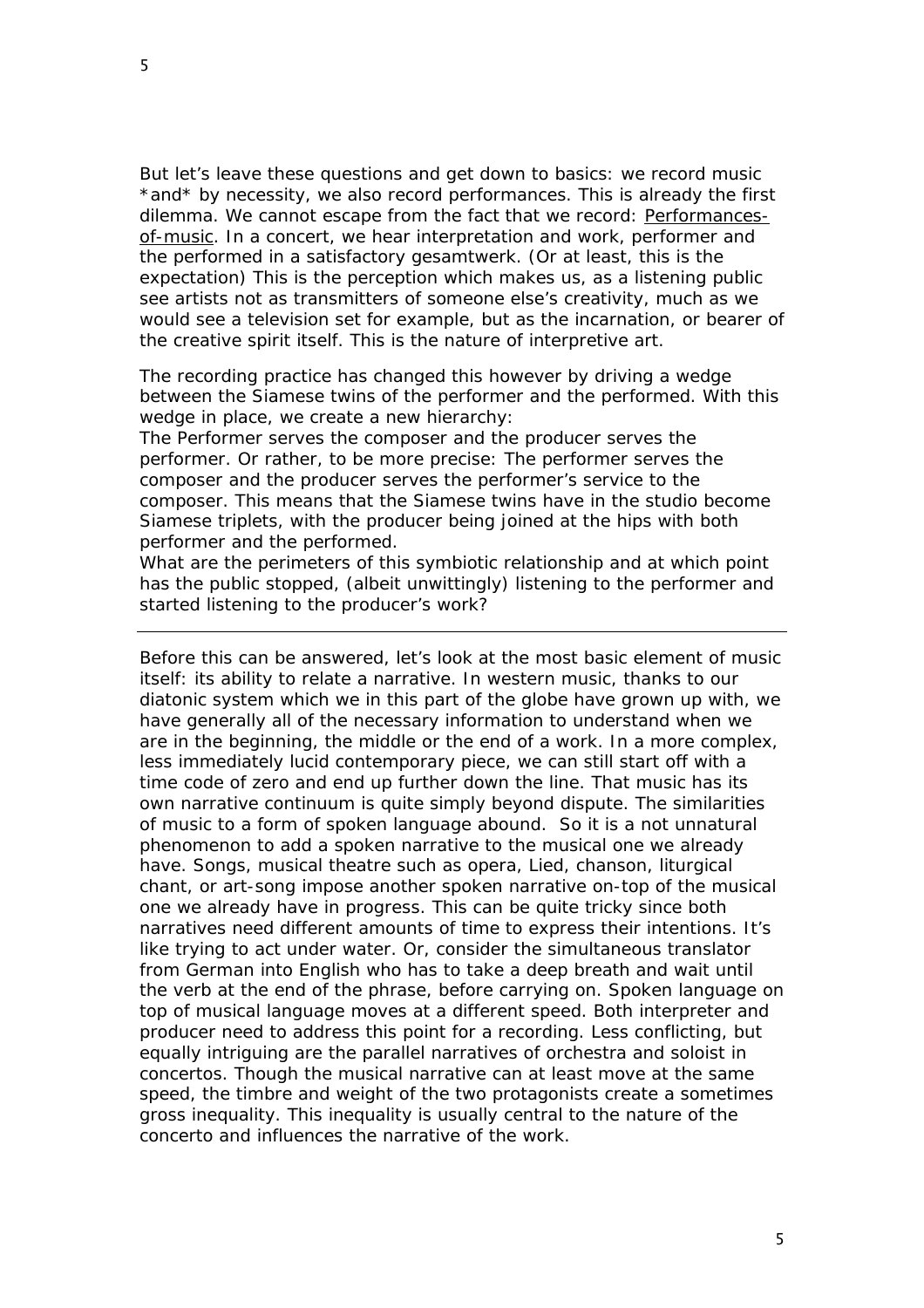Recording changes these fundamental narratives in another way as well. Few homes have rooms that are shaped and conditioned like the standard concert hall, meaning that the reception of music's narrative must be somehow compressed to fit the environment of the listener. On the one hand, we can assume he or she will be listening on the same grade of equipment in the same funny shaped rooms that we have in the studio. But how helpful is that, if most people shove the recording through another stage of compression and listen to it over a lap-top or a mobile phone? One of the certainties of recording is that we have limitations on how much level we can slam onto a medium. However, we have seemingly no limitations on absence of level. Just this fact alone should cause serious pause for thought regarding the construction of crescendos and diminuendos. As musicians are only human, they have a natural instinct to slow down for diminuendos and speed up for crescendos. These tempo fluctuations will inevitably change the nature of the unfolding musical narration.

The producer must transmit music onto a medium that can be heard anywhere in any context. To follow music's narrative under these nonconcert-hall circumstances means that a section of the brain is able to engage with the work while simultaneously doing other things: washing dishes, ironing shirts, reading a magazine or even answering e-mails. Alternatively, sitting in a concert, one is aware of audiences who while listening to performances, are concentrating on e-mails to answer, magazine articles to read and things to say at tomorrow's meetings. How and where we listen to music has changed, meaning how we follow music's narration has also changed.

So to recap: we have the fundamentals of recording musical narratives – sometimes together with a sung text and also quite often, together with other instruments. Each of these combinations creates different narrative dynamics between the various elements. This at least covers the material we commit onto a recording medium. We now have to accept that listeners have moved their musical perception to a less conscious part of their brains. Recording has so changed our listening habits that even concert life can never be the same.

The musician arrives in the studio with a work to perform and it is the producer, who then assures that the *recorded* performance maintains the appropriate narrative tension for the listener. This musical narrative is to be followed by people NOT sitting in concert halls, but listening passively, usually engaged in other activities. Understood thus, the work of the producer becomes clearer. Yet, it is understanding this change of the listener's perception, that begins to illuminate the question of when are we encountering the work of the performer and when we are encountering the work of the producer.

But what if the performer, like Glenn Gould, has a performance in mind that is only possible in a studio? What if someone hears in their inner-ear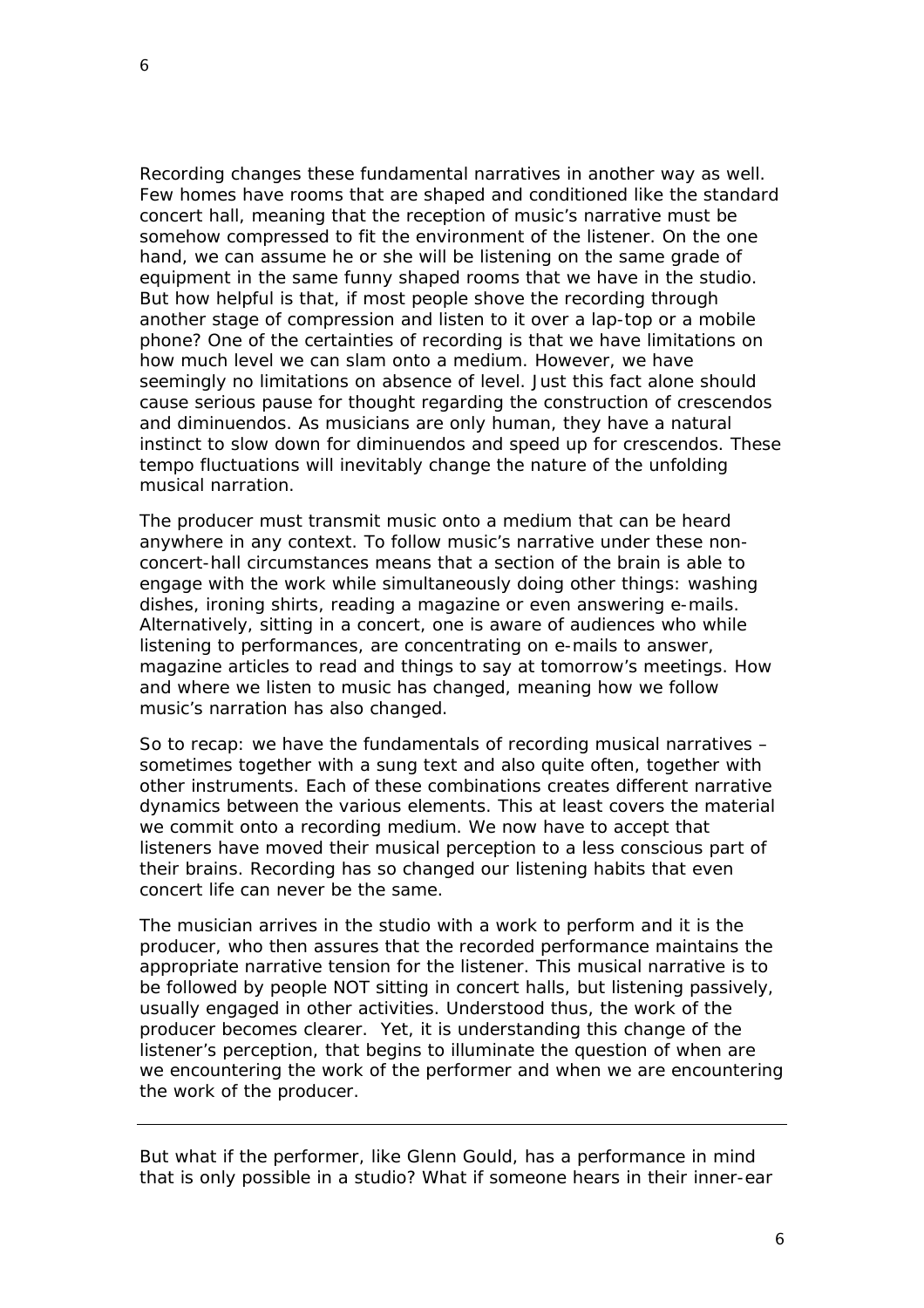a tempo that is virtually unplayable on a modern piano, or a phrase which is un-singable by a human-being with only 2 lungs? Or the pianist who wishes to have a dynamic that is so soft that it could never be remotely possible in a concert? What is the logical outcome of instrumentalists who create a mechanical perfection that is unobtainable in a concert hall? Is this an abuse or a USE of the studio as a musical tool? Both the pianists Ivo Pogorelich and Andrei Gavrilov, according to their various producers, were notorious for recording only short one or two bar passages at a time, stopping and starting again seamlessly from where they left off. The final edits produced performances that were mechanically beyond remarkable – in fact, they were downright miraculous. Every note was perfectly articulated, every up-beat tempo impossibly fast paced, no note out of place and certainly no clangers. Dynamics were inhumanely consistent and the articulation at even PPP was crisp and sharp. But, couldn't a person pushing down piano keys with an umbrella, recorded one at a time, and placed in a databank, not have resulted in the same performance, given the correct computer programme? The Gál excerpt played earlier gives pause for thought.

I remember reading an article from 1927 in a copy of Melos, Schott, the music publisher's in-house magazine. It was comparing different contemporary composers of works for the piano. The writer goes on to suggest that the piano was the perfect instrument for the modern age, (obviously, the 20s felt 'modern' to the people living in them at the time!) Because it "produced music by means of a mechanism, it was able to bypass such human foibles as expression". He goes on to say that it would be even better should the piano have rubber hammers rather than felt ones, so that it was possible to become even more objective. In this context, while admitting to their attractions, he virtually dismisses the piano works of Prokofieff, Hindemith and Stravinsky. He then comes to the conclusion that the Austrian composer, today nearly totally forgotten, Ernst Toch is, in his view, the greatest composer for the instrument, since all of his works suggest a degree of mechanisation that could imaginably be carried out without human beings at all.

What we see in retrospect, is the juxtaposition of humans trying to become more like machines while developing machines that are more like humans. This is an evolution that has set the aesthetic terms of how we performed and recorded – and continue to record and perform! The fascination with human's possessing mechanical perfection started at the beginning of the  $20<sup>th</sup>$  century. The recording studio took these aesthetic criteria to an inevitable apotheosis of technical perfection.

One confronts a number of interesting factors when listening to performances of the same work recorded from about 1900 onwards. While compiling an audio guide for an exhibition on Gustav Mahler, (which opens in Vienna day after tomorrow!), I put together various examples of the singers he engaged for the imperial opera. These are some of the earliest recordings available from the first decade of the 20<sup>th</sup> century and they seem, listening to them today, to be striving for quite different ends.